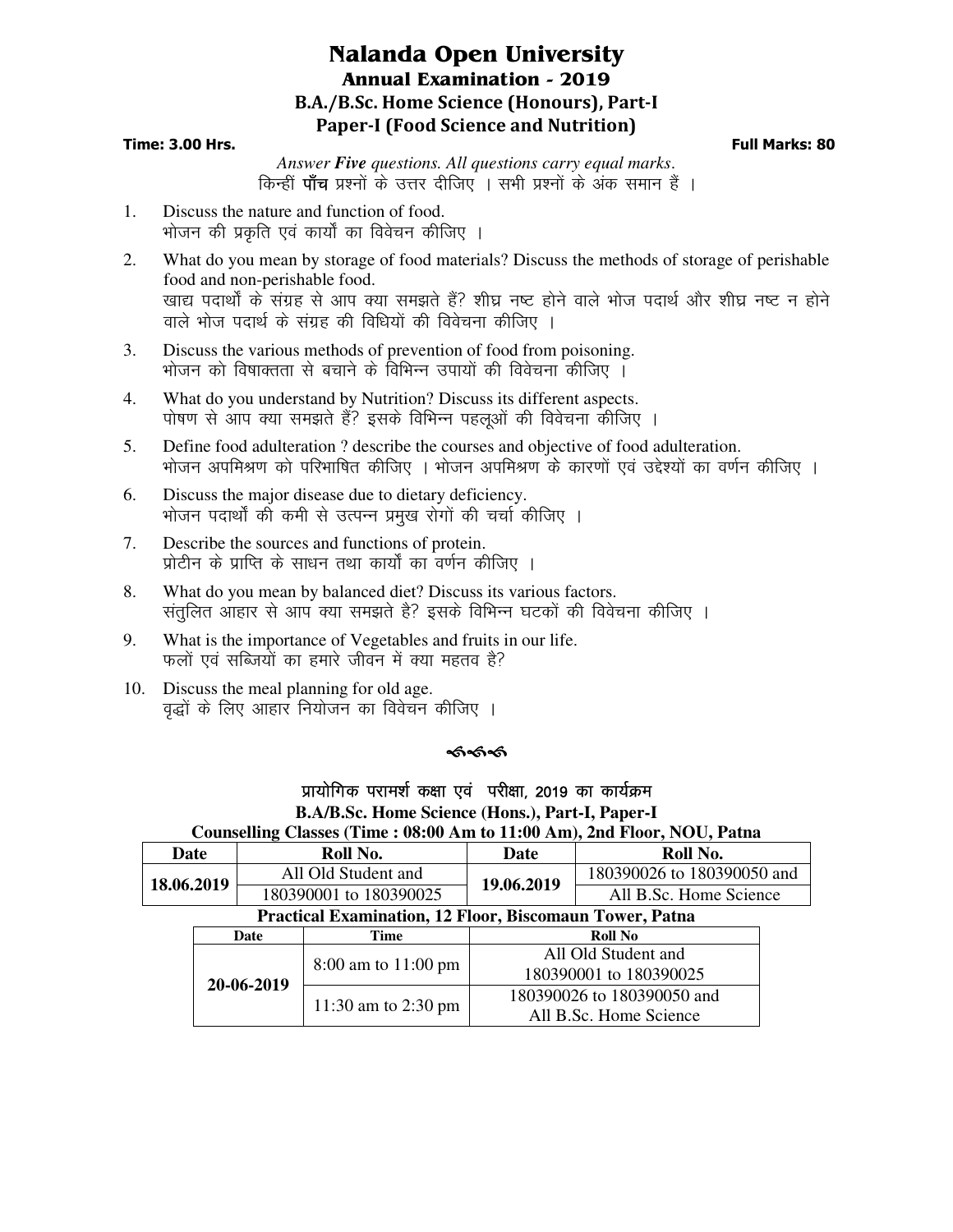# **Nalanda Open University Annual Examination - 2019 B.A./B.Sc. Home Science (Honours), Part-I Paper-II (Human Development)**

## **Time: 3.00 Hrs. Full Marks: 80**

*Answer Five questions. All questions carry equal marks*. किन्हीं **पाँच** प्रश्नों के उत्तर दीजिए । सभी प्रश्नों के अंक समान हैं ।

- 1. Discuss the importance of study of mother craft and child development. मातू-कला एवं शिशू विकास के अध्ययन के महत्व की चर्चा कीजिए ।
- 2. Write an essay on care and management of new born child. नवजात शिशुओं के देखभाल एवं व्यवस्था पर निबंध लिखिए ।
- 3. Discuss principles of development. विकास के नियमों की विवेचना कीजिए ।
- 4. What are the important preparation for delivery? प्रसव के समय के लिए आवश्यक तैयारी क्या क्या है?
- 5. Explain the language development of a child. बालक के भाषा विकास का वर्णन कीजिए ।
- 6. Throw light on the theories of play. खेल के सिद्धांतों पर प्रकाश डालिए ।
- 7. Discuss on common behaviour problems of children in school age. स्कूल अवस्था में बच्चों के व्यवहार की सामान्य समस्याओं की विवेचना कीजिए ।
- 8. What do you mean by Immunization. रोग प्रतिरक्षण से आप क्या समझते हैं?
- 9. Explain the role of family in proper development of children. बच्चों के विकास में परिवार की भुमिका का वर्णन कीजिए ।
- 10. Write short notes on any **two** of the following:- निम्नलिखित में से किन्हीं **दो** पर संक्षिप्त टिप्पणी लिखिए ।
	- (i) General disease of new born baby. (नवजाज शिश् के सामान्य रोग)
	- (ii) Weaning. (दूध छुड़ाना)
	- (iii) Post-weaning diet. ¼Lruiku R;kxus ds ckn f'k'k q dk vkgkj½

## <u>କେଥି</u>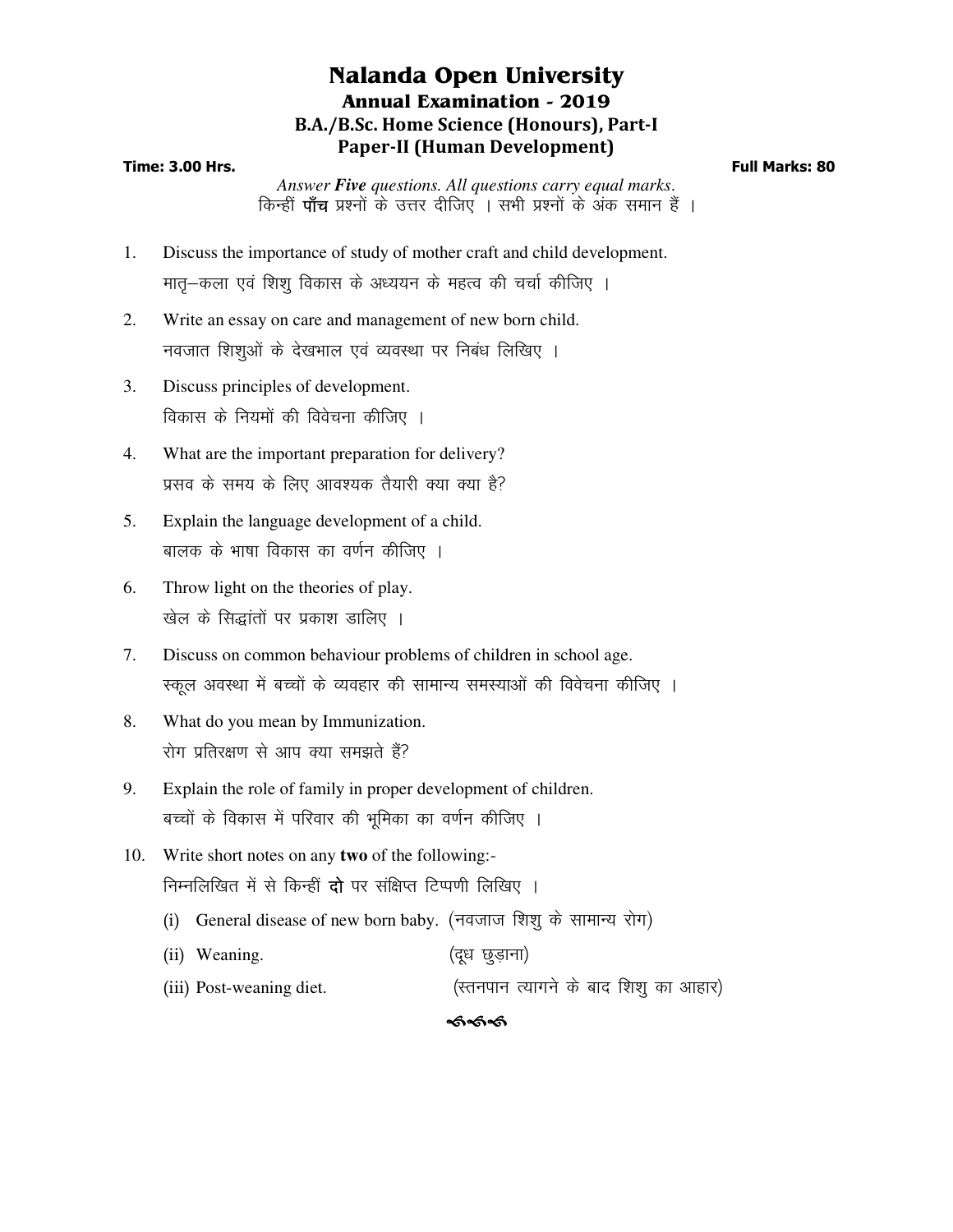# **Nalanda Open University Annual Examination - 2019 B.A./B.Sc. Home Science (Subsidiary), Part-I Paper-I (Food Science and Nutrition)**

## **Time: 3.00 Hrs. Full Marks: 80**

*Answer Five questions. All questions carry equal marks*. किन्हीं **पाँच** प्रश्नों के उत्तर दीजिए । सभी प्रश्नों के अंक समान हैं ।

- 1. Write an essay on mitritive value of food. खाद्य पदार्थों की पौष्टिकता पर एक निबंध लिखिए।
- 2. What is food Budget? Discuss the factors influencing food budgeting. खाद्य बजट क्या हैं? खाद्य बजट को प्रभावित करने वाले कारकों की विवेचना कीजिए ।
- 3. What do you mean by storage of food materials? खाद्य पदार्थों के संग्रह से आप क्या समझते हैं?
- 4. What do you mean by Balanced diet? discuss its various factors. सन्तुलित आहार क्या है? इसके विभिन्न घटकों की विवेचना कीजिए ।
- 5. What do you mean by adulteration? Discuss the methods of identification of food adulteration. मिलावट से आप क्या समझते हैं? खाद्य मिलावट के पहचान के तरीकों की विवेचना कीजिए ।
- 6. Write an essay on consumer protection. उपभोक्ता संरक्षण पर एक निबंध लिखें ।
- 7. What do you understand by Nutrition? Discuss its different aspects. पोषण से आप क्या समझते हैं? इसके विभिन्न पहलुओं की विवेचना कीजिए ।
- 8. discuss the selecting of energy giving food. उर्जा देने वाले खाद्य पदार्थों के चयन की विवेचना कीजिए ।
- 9. Milk is a perfect food. Discuss. दूध एक आदर्श भोजन है । वर्णन करें ।
- 10. Write short notes on any two of the following: निम्नलिखित में से किन्हीं दो पर संक्षिप्त टिप्पणी लिखिए  $-$ 
	- $(i)$  Fat  $($ वसा $)$
	- $(ii)$  Meal planning  $(iii)$
	- (iii) Water soluble vitamin (जल में घुलनशील विटामिन)

କ୍ଟେକ୍ଟ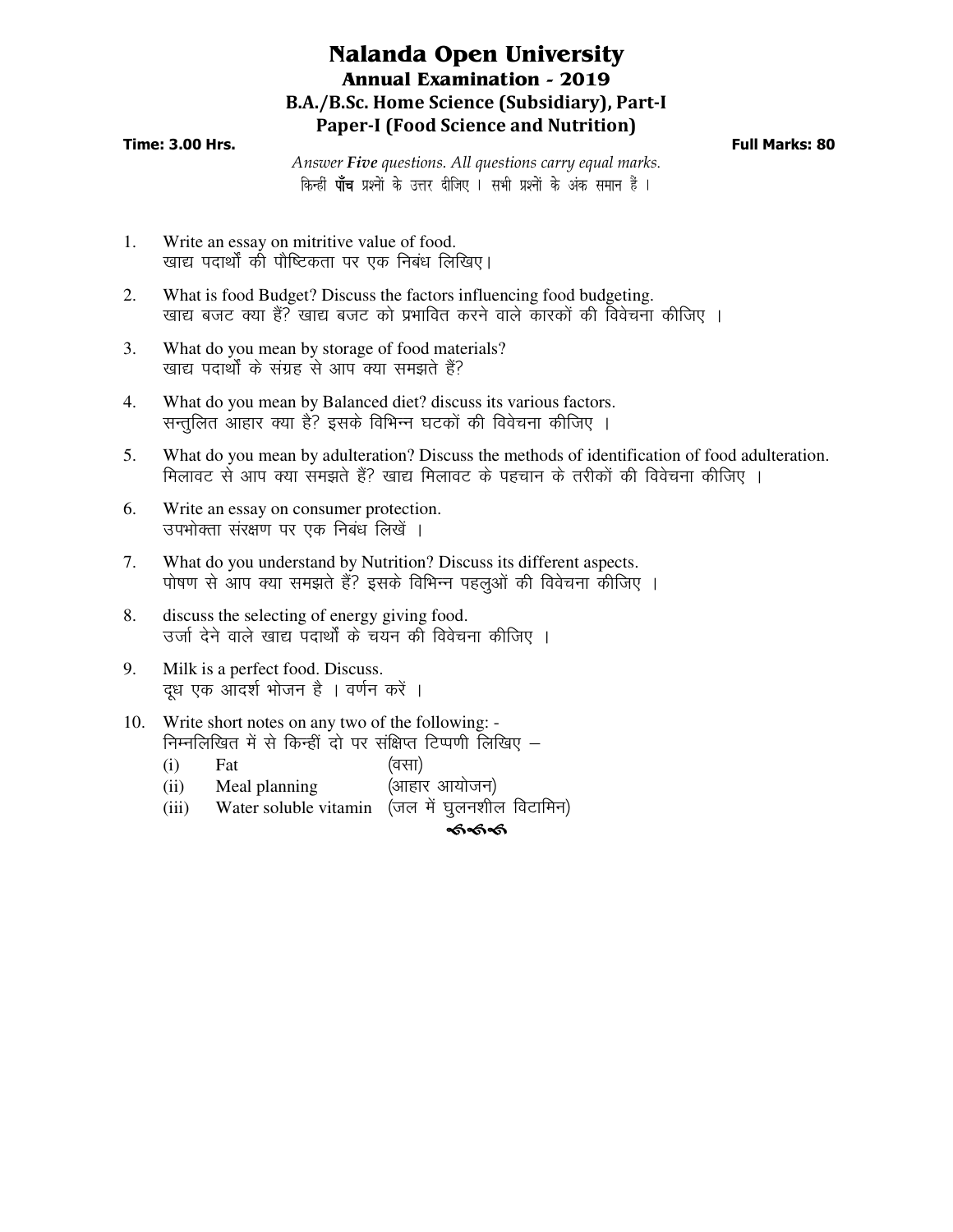# **Nalanda Open University Annual Examination - 2019 B.A./B.Sc. Home Science (Honours), Part-II Paper-III (Dietetics)**

## **Time: 3.00 Hrs. Full Marks: 80**

*Answer Five questions. All questions carry equal marks*. किन्हीं **पाँच** प्रश्नों के उत्तर दीजिए । सभी प्रश्नों के अंक समान हैं ।

- 1. Define diet therapy and its importance. आहार चिकित्सा को परिभाषित करते हए उसके महतव का वर्णन कीजिए ।
- 2. Define normal semi liquid, full liquid and balance diet and discuss their specific features. सामान्य, आंशिक तरल पर्ण तरल एवं सौम्य आहार को पिरिभाषित कीजिए तथा इसकी विशिष्ट विशेषताओं की विवेचना कोजिए ।
- 3. Describe causes and types of diarrhea. अतिसार के कारणों एवं प्रकारों का वर्णन कीजिए ।
- 4. Write an essay on "Heart disease" हृदय रोग पर एक निबन्ध लिखिए ।
- 5. Why hypertension happened? Discuss its causes. उच्च रक्त चाप क्यों होता है? इसके कारणों का वर्णन कीजिए ।
- 6. Write an essay on personal health care. व्यक्गित स्वास्थ्य की देखभाल पर एक निबन्ध लिखिए ।
- 7. What do you understand by food allergy? How many types of allergy. खाद्य एलर्जी से आप क्या समझती है? खाद्य एलर्जी कितने प्रकार के होते हैं ?
- 8. Discuss the etiological factors and symptoms of underweight. अल्पभार के कारणों एवं लक्षणों की विवेचना कीजिए ।
- 9. What is gout. Describe the causes and symptoms of gout. गठिया क्या है ? गठिया के कारणों एवं लक्षणों का वर्णन कीजिए ?
- 10. Write short nots on any two of the following:- किन्हीं दो पर संक्षिप्त टिप्पणी लिखिए :-
	- (i) Cancer (कैंसर)
	- (ii) Diabetes (मधुमेह)
	- (iii) Overweight (मोटापा)

## ଈ୶ୡ

## बी0ए0/बी0एस.सी0 गह विज्ञान (ऑनर्स), पार्ट-II के पत्र-III & IV प्रायोगिक परीक्षा 2019 का कार्यक्रम

नालन्दा खुला विश्वविद्यालय के गृह विज्ञान (ऑनर्स), खण्ड-द्वितीय के विद्यार्थियों के प्रायोगिक काउन्सेलिंग वर्ग तथा **प्रयोगिक** 

| परीक्षा | का कार्यक्रम निम्नवत् । |  |  |
|---------|-------------------------|--|--|
|         |                         |  |  |

| काउन्सेलिंग वर्ग की तिथि | पत्र सं0 | समय                 | स्थान                               |
|--------------------------|----------|---------------------|-------------------------------------|
|                          | Ш        | 8.00 AM to 11.00 AM |                                     |
| 23.06.2019               | IV       | 11.30 PM to 2.30 PM | लाइब्रेरी, तृतीय तल,                |
|                          | Ш        | 8.00 AM to 11.00 AM | नालन्दा खुला<br>विश्वविद्यालय, पटना |
| 24.06.2019               | IV       | 11.30 PM to 2.30 PM |                                     |

| प्रायोगिक परीक्षा की तिथि | पत्र सं0 | समय                 | स्थान                        |  |
|---------------------------|----------|---------------------|------------------------------|--|
|                           |          | 8.00 AM to 11.00 AM | लाइब्रेरी, तृतीय तल, नालन्दा |  |
| 25.06.2019                | ΙV       | 11.30 PM to 2.30 PM | खुला विश्वविद्यालय, पटना     |  |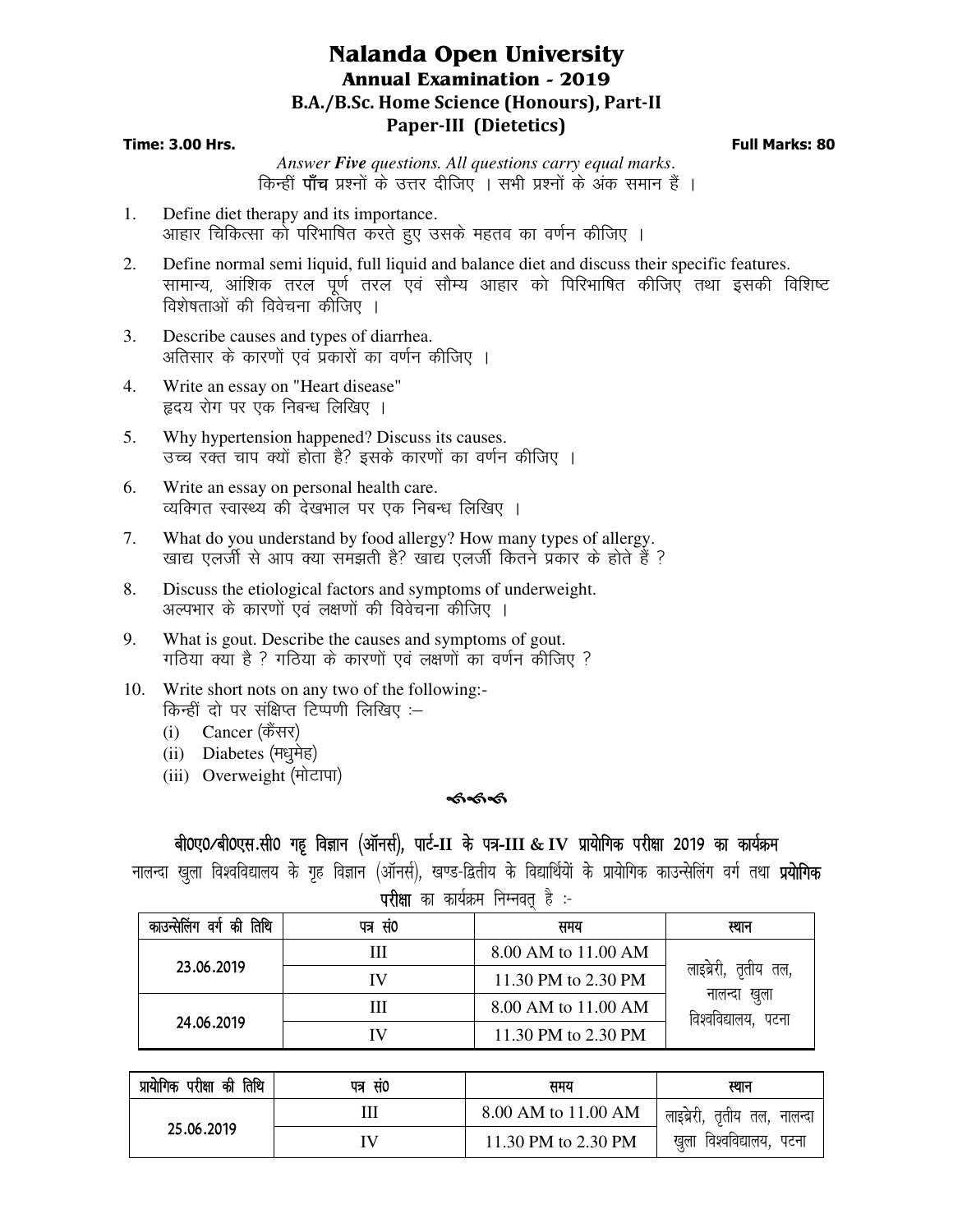# **Nalanda Open University Annual Examination - 2019 B.A./B.Sc. Home Science (Honours), Part-II Paper-IV (Home Management)**

## **Time: 3.00 Hrs. Full Marks: 80**

*Answer Five questions. All questions carry equal marks*. किन्हीं **पाँच** प्रश्नों के उत्तर दीजिए । सभी प्रश्नों के अंक समान हैं ।

- 1. Analyze the characteristics and types of Goal. लक्ष्य की विशेषताओं एवं प्रकारों की व्याख्या कीजिए ।
- 2. What do you mean by home management process? Describe its importance in home management. गह-वयवस्था प्रक्रिया से क्या अभिप्राय है ? गह संचालन में इसके महत्व को बताइए ।
- 3. What is decision ? Describe the factors affecting decision making process. निर्णय क्या है निर्णय प्रक्रिया को प्रभावित करने वाले कारकों का वर्णन कीजिए ।
- 4. What is meaning of energy Management? Discuss the important aspects of energy Management. उर्जा प्रबंधन का क्या अर्थ है? उर्जा प्रबंधन के आवश्यक पहलुओं की विवेचना कीजिए ।
- 5. What is Time Management? Discuss the time demand indifferent stages of family life cycle. समय-व्यवस्थापन क्या है ? परिवार के विभिन्न जीवन–चक्र में समय–माँग की विवेचना कीजिए ।
- 6. What is the meaning of family resources? Classify them. पारिवारिक संसाधनों का क्या अर्थ है ? उनका वर्गीकरण कीजिए ।
- 7. What do you understand by "Family Income & expenditure" ? Describe its different sources. पारिवारिक आय—व्यय से आप क्या समझते हैं इसके विभिन्न स्रोतों का वर्णन कीजिए ।
- 8. Write an essay on flower arrangement. पुष्प व्यवस्था पर एक निबंध लिखिए ।
- 9. Describe the characteristics of various types of Kitchen. विभिन्न प्रकार के रसोई घर की विशेषताओं का वर्णन कीजिए ।
- 10. Write Short notes on any two of the following:- निम्नलिखित में से किन्हीं दो पर संक्षिप्त टिप्पणी लिखिए :–
	- (a) Kind of Decoration (सजावट के प्रकार)
	- (b) Planning (आयोजन)
	- (c) Family Saving (पारिवारिक बचत)

## কৰ্কক

## and odention, and the chine formation and the control of the interpretation of the control and the defect and de<br>The definition of the defect of the defect of the defect of the defect of the different in the defect of the

नालन्दा खला विश्वविद्यालय के गृह विज्ञान (ऑनर्स), खण्ड-द्वितीय के विद्यार्थियों के प्रायोगिक काउन्सेलिंग वर्ग तथा **प्रयोगिक** 

परीक्षा का कार्यक्रम निम्नवत है :-

| काउन्सेलिंग वर्ग की तिथि | पत्र सं0 | समय                 | स्थान                               |
|--------------------------|----------|---------------------|-------------------------------------|
|                          | Ш        | 8.00 AM to 11.00 AM |                                     |
| 23.06.2019               | IV       | 11.30 PM to 2.30 PM | लाइब्रेरी, तृतीय तल,                |
|                          | Ш        | 8.00 AM to 11.00 AM | नालन्दा खुला<br>विश्वविद्यालय, पटना |
| 24.06.2019               | IV       | 11.30 PM to 2.30 PM |                                     |

| प्रायोगिक परीक्षा की तिथि | पत्र सं0 | समय                 | स्थान                        |  |
|---------------------------|----------|---------------------|------------------------------|--|
|                           | Ш        | 8.00 AM to 11.00 AM | लाइब्रेरी, तृतीय तल, नालन्दा |  |
| 25.06.2019                | IV       | 11.30 PM to 2.30 PM | खुला विश्वविद्यालय, पटना     |  |
|                           |          |                     |                              |  |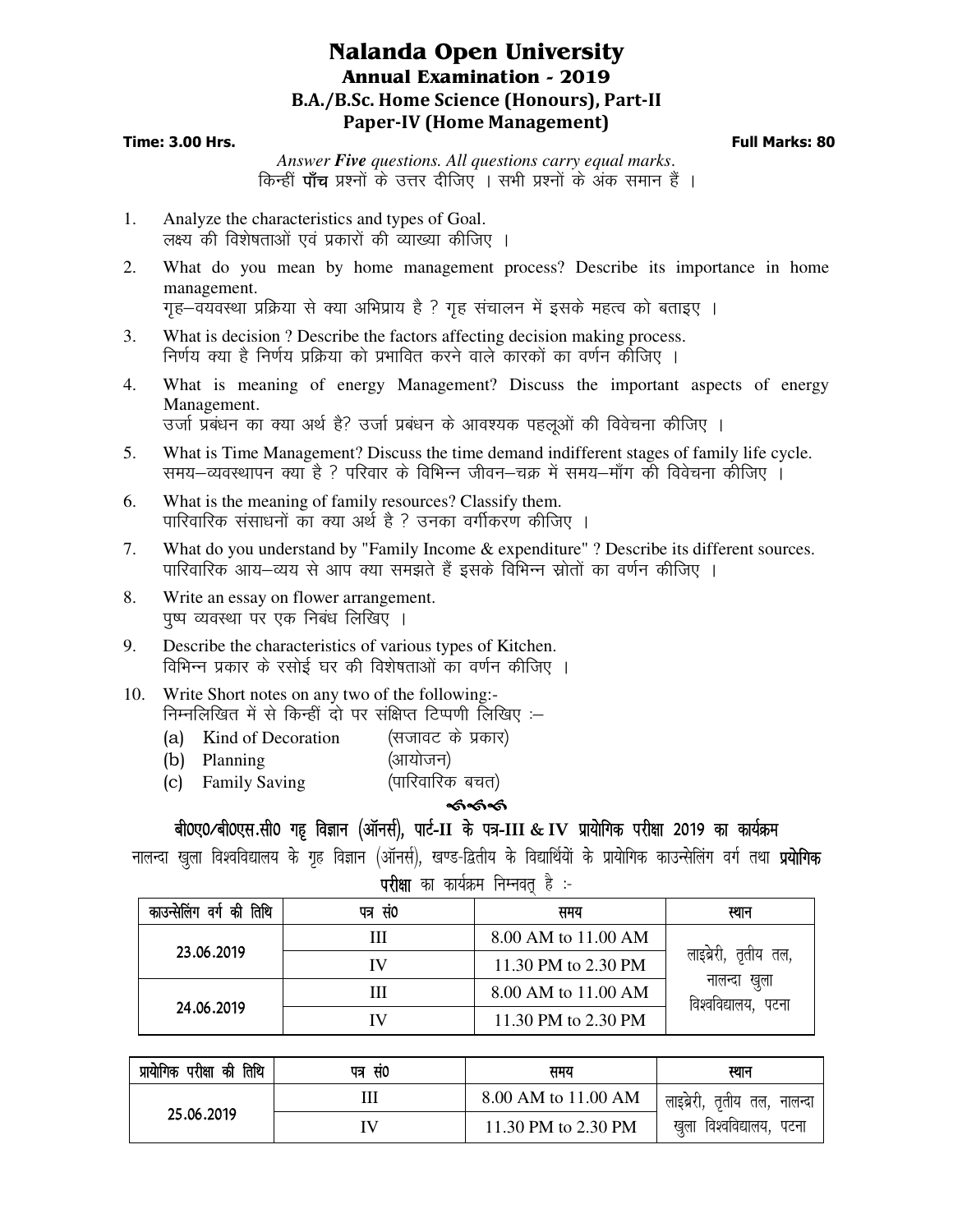# **Nalanda Open University Annual Examination - 2019 B.A./B.Sc. Home Science (Subsidiary), Part-II**

## **Paper-II**

**Time: 3.00 Hrs. Full Marks: 80**

*Answer Five questions. All questions carry equal marks*. किन्हीं **पाँच** प्रश्नों के उत्तर दीजिए । सभी प्रश्नों के अंक समान हैं ।

- 1. Discuss the different stages of Labour? गर्भ की विभिन्न अवस्थाओं की विवेचना कीजिए ।
- 2. Write an essay on case of mother during puer perium. प्रसोपरान्त माता की देखभाल पर एक निबन्ध लिखिए ।
- 3. What do you understand by supplementary feeding of child? Discuss importance of supplementary feeding. शिशुओं के लिए पूरक आहार से आप क्या समझते हैं ? पूरक आहार के महत्व की विवेचना कीजिए ।
- 4. Describe the importance of physical development of infant. नवजात शिशू के शारीरिक विकास का वर्णन कीजिए ।
- 5. "Milk is perfect diet." Discuss.  $^{\prime\prime}$ दुध पूर्ण आहार है । $^{\prime\prime}$  विवेचना कीजिए ।
- 6. Discuss the principles of development. विकास के नियमों की विवेचना कीजिए ।
- 7. Describe the language development in child during 3 to 6 years. 3 से 6 वर्ष के उम्र के बच्चों में भाषायी विकास का वर्णन कीजिए ।
- 8. What is play? Describe the factors affecting play. खेल क्या है? खेल को प्रभावित करने वाले कारको का वर्णन कीजिए ।
- 9. Write an essay on socialization. समाजिकरण पर एक निबंध लिखिए ।
- 10. Write Short notes on any **two** of the following:- निम्नलिखित में से किन्हीं **दो** पर संक्षिप्त टिप्पणियाँ लिखिये :–
	- (a) Immunization (टीकाकरण) (b) Mother Development (क्रियात्मक विकास)  $(c)$  Breast Feeding  $($ रतनपान $)$

ৰ্কৰ্কৰ্ক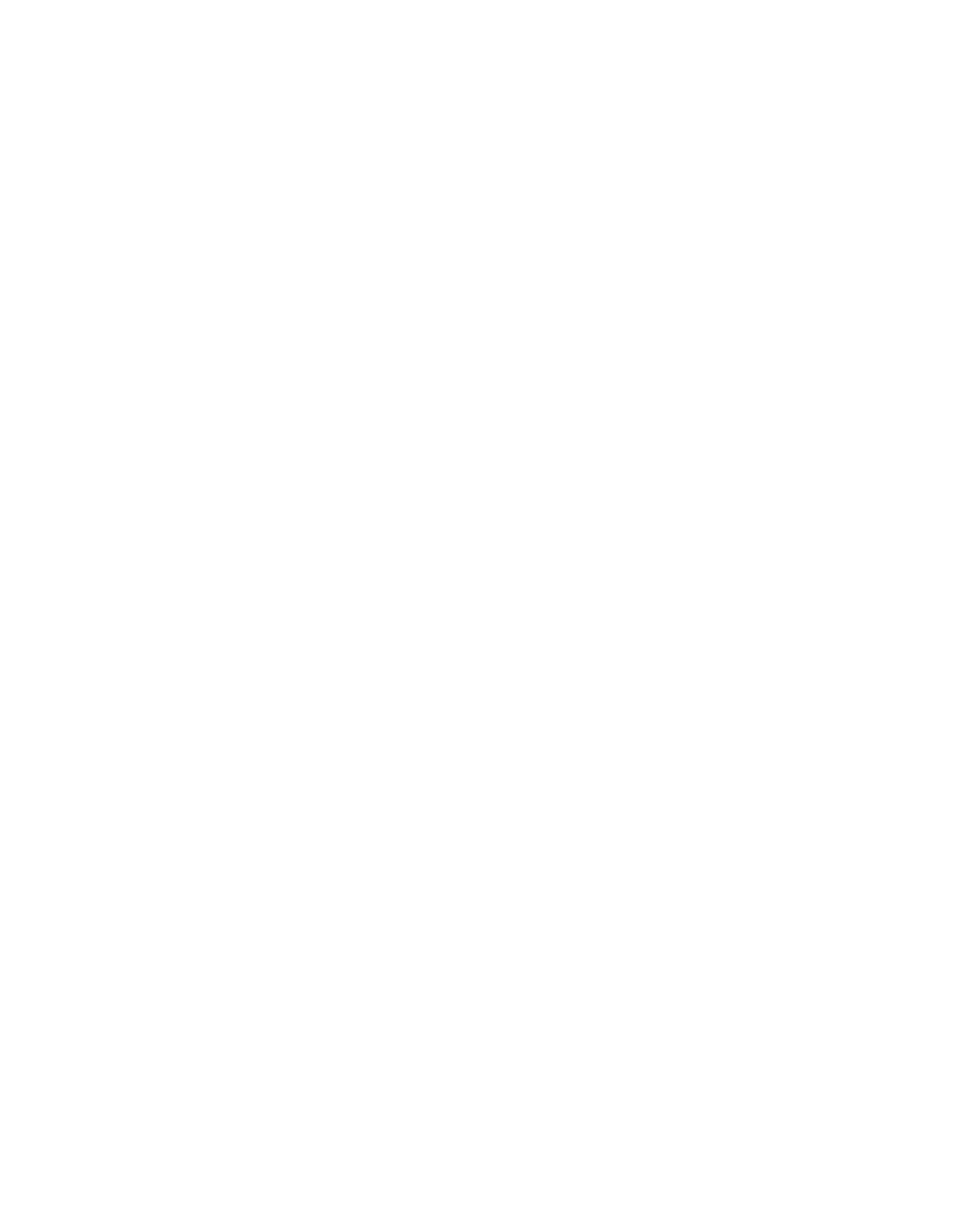# **Nalanda Open University Annual Examination - 2019 B.A./B.Sc. Home Science (Honours), Part-III Paper-V (Textile and Clothing)**

## **Time: 3.00 Hrs. Full Marks: 80**

Answer **Five** questions. All question carry equal marks. किन्हीं **पाँच** प्रश्नों के उत्तर दीजिए । सभी प्रश्नों के अंक समान हैं ।

- 1. Define textile and describe its classification. वस्त्र विज्ञान को परिभाषित कीजिए तथा इसके वर्गीकरण का उल्लेख कीजिए ।
- 2. Discuss the process of making of yarn. धागा के निर्माण की प्रक्रिया का विवेचना कीजिए ।
- 3. What is the classification of natural fibers ? Describe chemical and Physical properties of cotton. प्राकृतिक रेशों का वर्गीकरण क्या है ? कपास के रासायनिक एवं भौतिक गुणों का वर्णन कीजिए ।
- 4. Discuss the history, composition, types and use of Silk. सिल्क के इतिहास, संगठन, प्रकार तथा उपयोग की विवेचना कीजिए ।
- 5. Enumerate the defects of Machine. Describe the measures for their eradication. सिलाई मशीन की खराबियों का उल्लेख कीजिए । उसे सुधारने के उपायों का वर्णन कीजिए ।
- 6. What is Rayan ? Describe its Physical properties. रेयान क्या है ? इसके भौतिक विशेषताओं का वर्णन कीजिए ।
- 7. Describe in brief methods of spinning. कताई की विधि का संक्षिप्त वर्णन कीजिए ।
- 8. Explain important points for selection of fabrics. वस्त्रों के चयन के लिए आवश्यक बिन्दुओं को स्पष्ट कीजिए ।
- 9. Describe the utility of Paper Pattern. पेपर पैटर्न की उपयोगिता का उल्लेख कीजिए ।
- 10. Write Short notes on any **two** of the following:- निम्नलिखित में से किन्हीं **दो** पर टिप्पणी लिखें :
	- (a) Deying and Printing  $(3, 2)$   $(4, 3)$
	- (b) Methods of spinning (कताई की विधि)
	-
	- (c) Woolen Garments (ऊनी वस्त्र)

## କ୍ତ*୍ୟର*

## *Programme of B.A/B.Sc. Part-III Home Science (Hons.), Practical Counselling Class and Examination, 2019*  **(A) Practical Counselling Class**

|             |              |              | $\alpha$ ) Tractical Counscilling Class |                                       |
|-------------|--------------|--------------|-----------------------------------------|---------------------------------------|
| <b>Date</b> |              | <b>Paper</b> | <b>Time</b>                             | <b>Venue</b>                          |
| 18/04/2019  |              |              | $12$ to $3$ pm                          | 3rd Floor, Lib.<br><b>NOU Campus</b>  |
| 19/04/2019  |              |              | $12$ to $3$ pm                          | 3rd Floor, Lib.<br><b>NOU Campus</b>  |
|             |              | B)           | <b>Practical Examination</b>            |                                       |
| <b>Date</b> | <b>Paper</b> |              | <b>Time</b>                             | <b>Venue</b>                          |
| 20/04/2019  |              |              | $12$ to 3 pm                            | 2nd Floor,<br><b>Biscomaun Bhawan</b> |

## *All students are requested to brought following items on 20/04/2019 Class :*

- (1) Old News Paper (2) Pencil Box Pencil, Rubber, Cutter, Scale (3) Measuring Tape
- (4) Scissor (5) Needle and Thread (6) 1 mt. Poplin Cloth of any Colour (7) Books-
- (a) Home Management Book (b) Food Science & Nutrition Book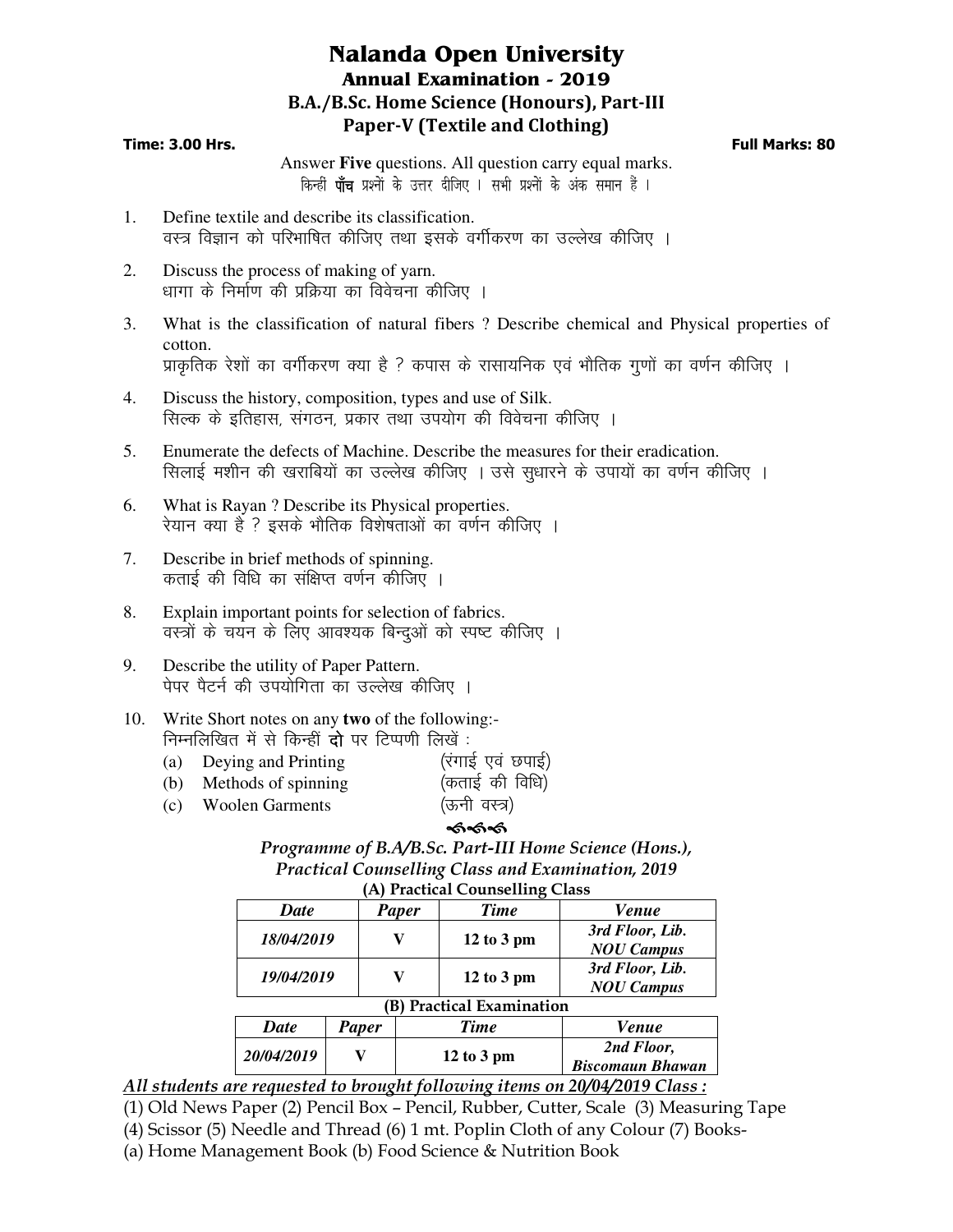# **Nalanda Open University Annual Examination - 2019 B.A./B.Sc. Home Science (Honours), Part-III Paper-VI (Child Psychology)**

## **Time: 3.00 Hrs. Full Marks: 80**

किन्हीं पाँच प्रश्नों के उत्तर दीजिए । सभी प्रश्नों के अंक समान हैं ।

- 1. What do you mean by Child Psychology? Describe its subject matter. बाल मनोविज्ञान से आप क्या समझते हैं? इसके पाठय विषय का वर्णन कीजिए ।
- 2. Describe any tow methods of Child Psychology. बाल-मनोविज्ञान की किन्हीं दो विधियों का वर्णन कीजिए ।
- 3. What do you understand by learning? Describe its types. आप अधिगम (सीखना) से क्या समझते हैं? इसके प्रकारों का वर्णन कीजिए ।
- 4. Discuss the factors that influence development.

उन कारकों की विवेचना कीजिए जो विकास को प्रभावित करते हैं ।

- 5. What is Social Development? Explain it. सामाजिक विकास क्या है? इसका वर्णन कीजिए ।
- 6. Write an essay on Children's Play. बच्चों के खेल पर एक निबन्ध लिखिए ।
- 7. Define intelligence and discuss its characteristics. बद्धि को परिभाषित कीजिए तथा इसकी विशेषताओं का वर्णन कीजिए ।
- 8. Discuss the characteristics of gifted and slow learning children. प्रतिभाशाली तथा मन्दगति से सीखने वाले बच्चों की विशेषताओं की विवेचना कीजिए ।
- 9. Define intelligence and discuss its characteristics. बुद्धि को परिभाषित कीजिए तथा इसकी विशेषताओं की विवेचना कीजिए ।
- 10. Write short notes on any two of the following :- निम्नलिखित में से किन्हीं दो पर संक्षिप्त टिप्पणियाँ लिखें :-
	- (i) Gifted child (प्रतिभाशाली बच्चा)
	- (ii) Childhood (बाल्या वस्था)
	- (iii) Importance of play in education (शिक्षा में खेल का महत्व)

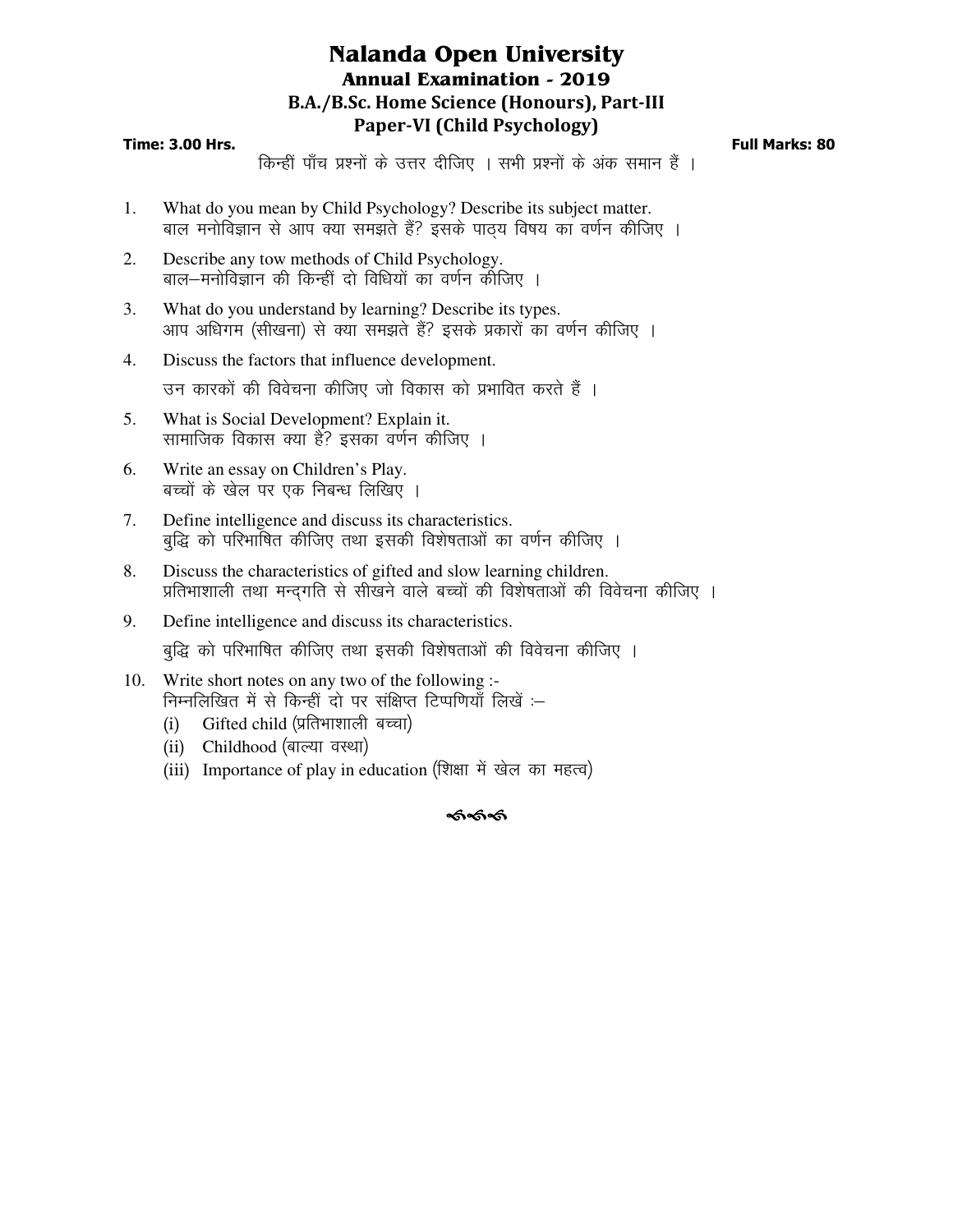# **Nalanda Open University Annual Examination - 2019 B.A./B.Sc. Home Science (Honours), Part-III Paper-VII (Extension Education)**

## **Time: 3.00 Hrs. Full Marks: 80**

किन्हीं पाँच प्रश्नों के उत्तर दीजिए । सभी प्रश्नों के अंक समान हैं ।

- 1. Define extension Education. Describe its scope. प्रसार शिक्षा को परिभाषित कीजिए । इसके क्षेत्र का वर्णन कीजिए ।
- 2. Explain the basic Principles of extension Education. प्रसार शिक्षा के मूलभूत सिद्धांतों को स्पष्ट कीजिए ।
- 3. Discuss the classification of Extension teaching methods. प्रसार शिक्षण विधियों के वर्गीकरण का विवेचन कीजिए ।
- 4. Write an essay an "Extension Teaching methods and Aids. प्रसार शिक्षण विधियों तथा साधन पर एक निबन्ध लिखिए ।
- 5. What do you mean by Audio-visual aids. Describe its advantages. दृश्य–श्रव्य साधन से आप क्या समझते हैं? इसके लाभों का वर्णन कीजिए ।
- 6. Describe the importance of rural sociology for extension worker. प्रसार कार्यकर्त्ता के लिए ग्रामीण समाज शास्त्र के महत्व का वर्णन कीजिए ।
- 7. Explain its Principles of community organization. सामुदायिक संगठन के सिद्धांतों का वर्णन कीजिए ।
- 8. Describe the advantages and importance of evaluation. मुल्यांकन के लाभ एवं महत्त्व का वर्णन कीजिए ।
- 9. Describe role, function and merits of leader of a group. एक नेता के कार्य एवं गुणों का वर्णन कीजिए ।
- 10. Write short notes on any two of the following :- निम्नलिखित में से किन्हीं दो पर टिप्पणियाँ लिखिए:-
	- (a) Programme Planning (कार्यक्रम नियोजन)
	- (b) Method of Approach (सम्पर्क विधियाँ)
	- (c) Indian rural Life. (भारतीय ग्रामीण जीवन)

#### ৰ্কৰ্কৰ